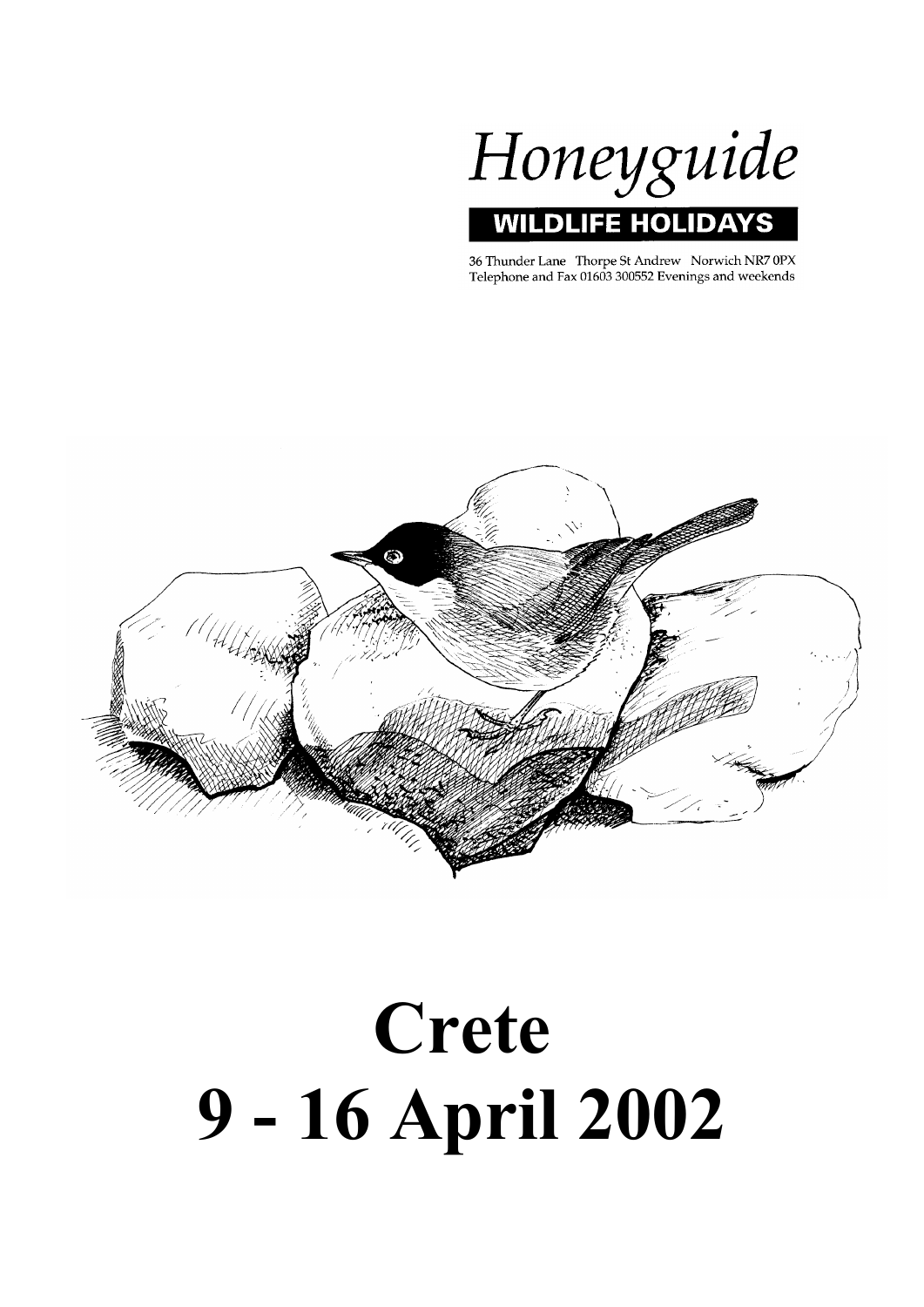# **Crete 9 - 16 April 2002**

# **Holiday participants**

| Jean Connor<br>Dorothy Iveson                  | West Lothian<br>Carlisle  |
|------------------------------------------------|---------------------------|
| Elizabeth Crawley                              | Winchester                |
| Helen Willison                                 | Worksop                   |
| <b>Bill Simmonds</b><br>Margaret Chilvers      | Huntingdon                |
| Peter Morley                                   | Pinner                    |
| <b>Hazel Manners</b>                           | Rustington, W Sussex      |
| <b>Martin Miller</b><br>Susan Miller           | Wivenhoe, Essex           |
| Derek Boughton                                 | Canterbury                |
| Pam Orr<br>Edna Howard                         | Uckfield<br><b>Barnes</b> |
| Alan Greengo                                   | Ipswich                   |
| <b>Leaders</b><br>Rob Macklin<br>Kathy Macklin | Suffolk coast             |

Report written by Rob and Kathy Macklin.

Illustrations by Rob Hume. Cover: Sardinian warbler

As with all Honeyguide holidays, £25 of the price of the holiday was put towards a conservation project, in this case for the lammergeier conservation project of the Hellenic Ornithological Society (HOS), which is based in Athens but whose work covers the whole of Greece and its islands. £650 was given this year - £25 per person from the two holidays in Crete. This brings Honeyguide's total contributions since the first Honeyguide holiday in Crete in 1995 to £3,045, and to conservation projects in Europe to £25,700. A thank-you letter from HOS appears at the end of this report.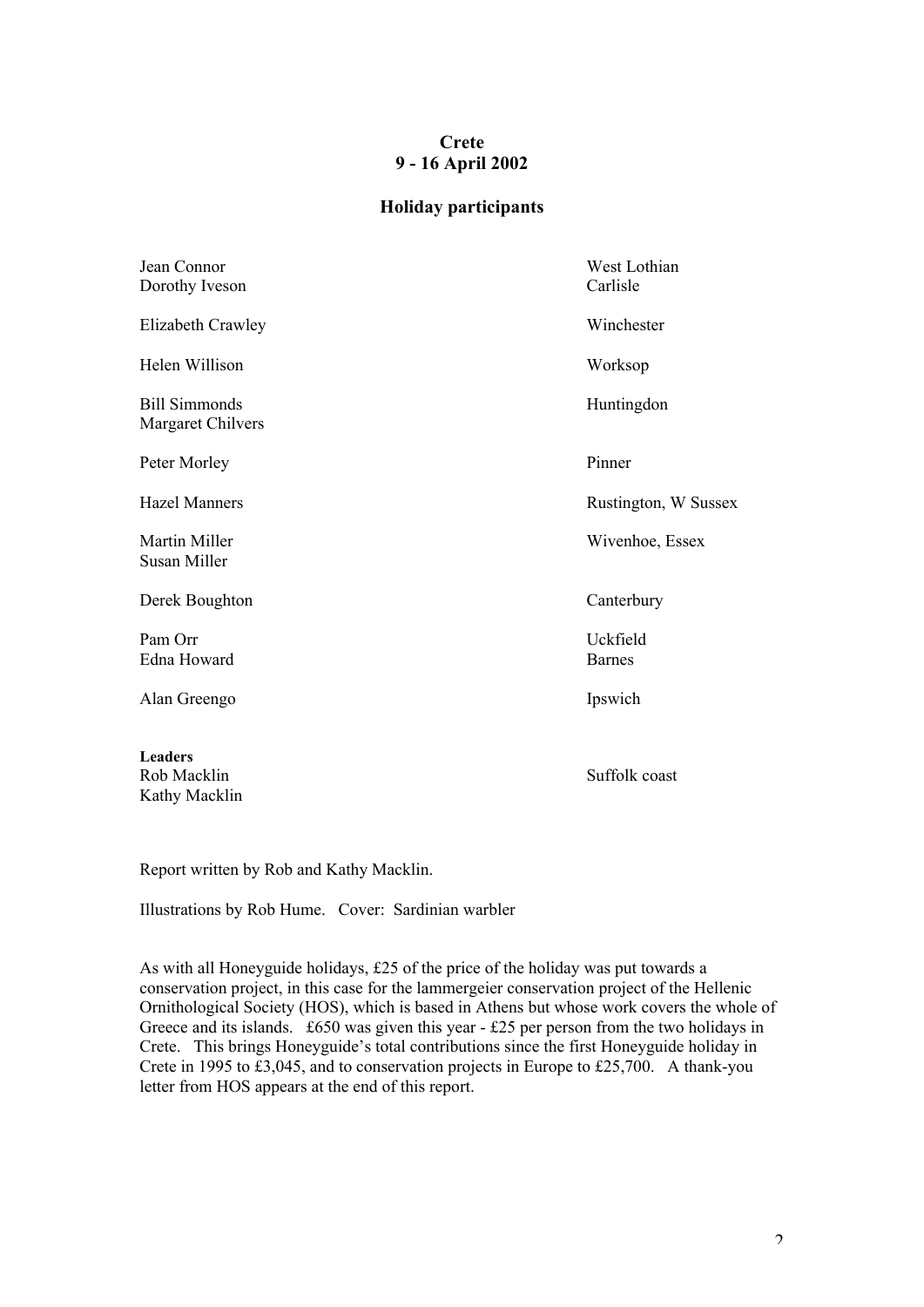# **Crete 9 - 16 April 2002**

# **Tuesday 9 April – the Journey**

Warm and sunny conditions greeted us as we landed at Heraklion on the north coast of Crete. We met Chris Durdin and David Collins at the airport and so were able to get a quick report on the preceding week, which had been a little on the cool side – how lucky we were! Then it was in the bus and off to Plakias; on the way we spotted a mute swan (quite a rarity!) and a coot on a pool at Panormos, while swifts and collared doves were seen at local towns and villages. The first raptors included distant griffon vultures, buzzards and a black kite, which went right over the bus. The journey was pleasant once Heraklion was behind us; everywhere looking lush and flower-bedecked – even the roadsides, with oleander just coming into flower against the stunning blue of the sea.

George greeted us at the Hotel Sophia with a very welcome cup of tea, before we settled into our rooms. Dinner was at the Sophia taverna, which allowed Rob & Kathy to renew acquaintances with Nikos and to introduce the group to the delights of Greek food. We started off with a meze for all before the first of many briams was consumed.

# **Wednesday 10 April – Plakias to Mirthios**

A pre-breakfast walk proved very interesting with a common sandpiper on the outlet of the Kotsifos river plus several whinchats and wheatears in the fields at the eastern end of the town. The only marsh sandpiper of the trip flew in from the sea, a grey heron floated past and a great white egret headed west over the beach. It was good to see a swallow, and we were all admiring a whitethroat when Jean noticed a group of 15 alpine swifts in the air above Korifi rock. Quite an introduction to the birds of the area!

Anne-Marie provided a marvellous breakfast, which some intrepid souls enjoyed out in the courtyard. Then we all set off on our expedition through the olive groves and up the steep, narrow track to the hillside village of Mirthios. Before we left the hotel area we saw a woodchat shrike in the scrub where a few sheep were grazing, and the first of hordes of Sardinian warblers was singing his rattly machinegun-like song. We found the attractive golden-drops and similar honeywort, as well as wild salsify and the much-admired bellardia. We had barely left this area before we found a slope covered in pyramidal orchids. A scramble up here revealed a naked man orchid and a few mammose orchids, and the fabulous, tall blue *Petromarula pinnata*, or Cretan wall lettuce (actually a bellflower and not a wall lettuce at all).

Cetti's warblers were singing all along the valley and we estimated at least 11 singing males. Several buzzards were in the air throughout the morning along with a pair of kestrels, while a passing raven harassed a lone griffon vulture. Butterflies began to take to the wing as the day warmed up and 10 species were soon added to the list; these included the eastern dappled white, southern speckled wood, clouded yellow, dingy skipper and the more unusual mallow skipper – which perched up well for all the group to see. Perhaps the butterfly highlight of the morning was a Cretan festoon in the olive groves – this spectacular species was evident throughout the area as the week wore on. Other insects included a stunning banded demoiselle and many Egyptian locusts, which sprang out of the vegetation on approach. Flowers carpeted the olive groves, with glorious crown daisies and swathes of purple viper's bugloss. The poppies looked particularly stunning against the Bermuda buttercups, which were parasitised by the attractive, blue branched broomrape.

The wonderfully scented Jerusalem sage dominated the hillsides and clumps of spiny burnet (chickenwire plant), Greek spiny spurge and beautiful cistus, just coming into flower. Wood warblers called from the olive groves while a splendid male blue rock-thrush performed magnificently in song-flight above the abandoned Venetian mill. Quite incredible to think that grain was carried all the way up here. We found it quite a scramble, especially in the heat, but the views made it all worthwhile and we felt quite a sense of achievement by the time we reached the village.

A well-earned lunch at the taverna in Mirthios consisted of plates of briam (the best of the trip!), Greek salads, cold beers and freshly-pressed orange juice – absolute heaven!! The descent from the village took us past the most incredible stand of giant fennel, then down through the olive groves where we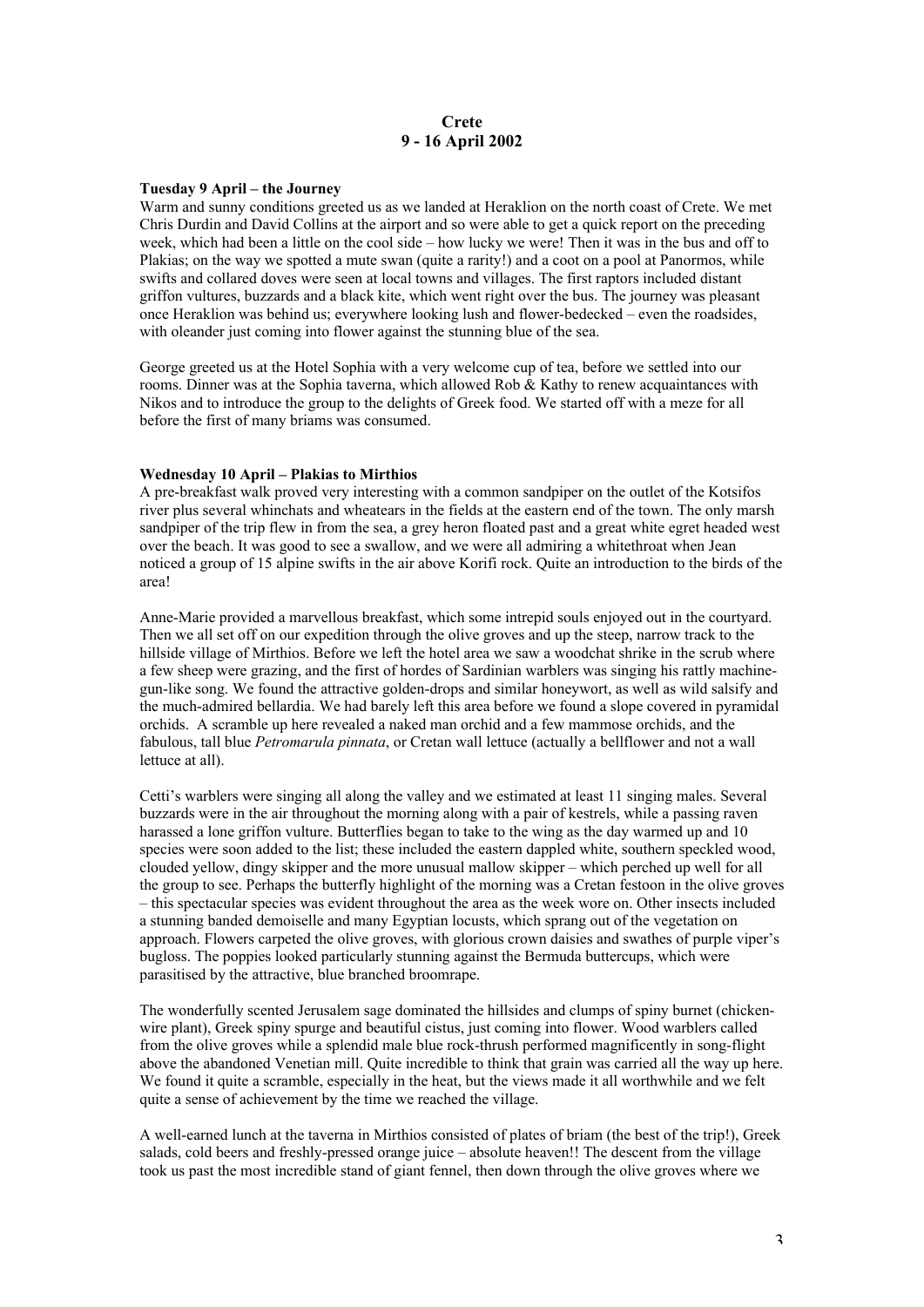found masses more tongue orchids, shrubby thyme, Barbary nut, and a single swallowtail was on the wing. The buzzards and kestrels continued to keep us company before we arrived hot and tired back at Plakias. The evening meal was at the Gio-Ma taverna, where some of the starters were enough to feed all sixteen of us! On the way home Susan & Martin saw a beech marten clambering around a drainpipe – very odd!

# **Thursday 11 April – Kourtaliotiko Gorge & the Kedros foothills above Spili**

There were several whinchats in the fields at the eastern end of the town before breakfast and forty Spanish sparrows in the scrub behind the hotel. Jean and Dorothy came in to breakfast full of smiles after finding a hoopoe in the hills behind Plakias.

We boarded our snazzy new minibuses gratefully – the old ones on previous trips left rather a lot to be desired! Our first stop of the day was at the impressive Kourtaliotiko gorge, where a blue-rock thrush was singing, until he was buzzed by a male kestrel. We estimated there were at least three pairs of kestrels within the gorge.

A single raven flew over cronking and three griffon vultures (*right*) drifted slowly along the rim. Amplified wrens sang from deep within the gorge, several crag martins zoomed around and at least four "genuine" rock doves were found. A family party of goats impressed us with their climbing skills, and attracted attention to a precarious cave/tent where a young girl appeared to be living. Several butterflies on the wing here included wall brown, red admiral, holly blue and southern speckled wood.

The natural rock gardens all the way down the gorge were a delight, with crown anemones and yellow asphodel growing among the neat clumps of spiny spurge and burnet, and the endemic Cretan cyclamen sheltering in shady hollows. Down by the river, the white flowering styrax tree was beautiful, and the hanging mullein impressive. Endemic Procopiania and Cretan valerian grew actually on the steps, while the brilliant yellow Cretan viper's grass high on the rock-face was not missed by our eagle-eyed group.



As we approached the village of Spili, we spotted several ravens and buzzards, while the village was already hosting swallows. We found another good taverna for coffee/lunch, while some of the group ate their lunch by the handsome stone lion fountains. As we sat there our first Cleopatra butterfly of the trip flew by. After lunch we headed off to the Kedros foothills above Spili, one of the most famous areas for orchids in Crete. As soon as we crossed the fallen tree, we were in a botanical paradise, where it was difficult to plant our feet without treading on something beautiful! There were Cretan irises and widow irises, Cretan tulips and wild tulips, but the stars of the show were the orchids – sixteen species at least, and then our heads started to spin! (Well, it was very hot…)

Some of the group walked on to explore the open area beyond the "orchid hills". Four ravens flew over, then Bill & Margaret found a tawny pipit lurking among a pair of crested larks. Twenty alpine swifts seemed to be passing straight through while a quail called from the surrounding fields. A single linnet flew over and then we tracked down a super singing woodlark at the top of a nearby valley – fantastic views all round! On the way back to the buses we found the first lesser whitethroat of the trip. Many griffons drifted along the surrounding peaks but we were unable to pin down an elusive lammergeier.

We settled on the Kri-Kri taverna tonight, where we had an excellent meal – rounded off for some by giant ice cream sundaes decorated with whole gardens of sparklers, complete with gnomes!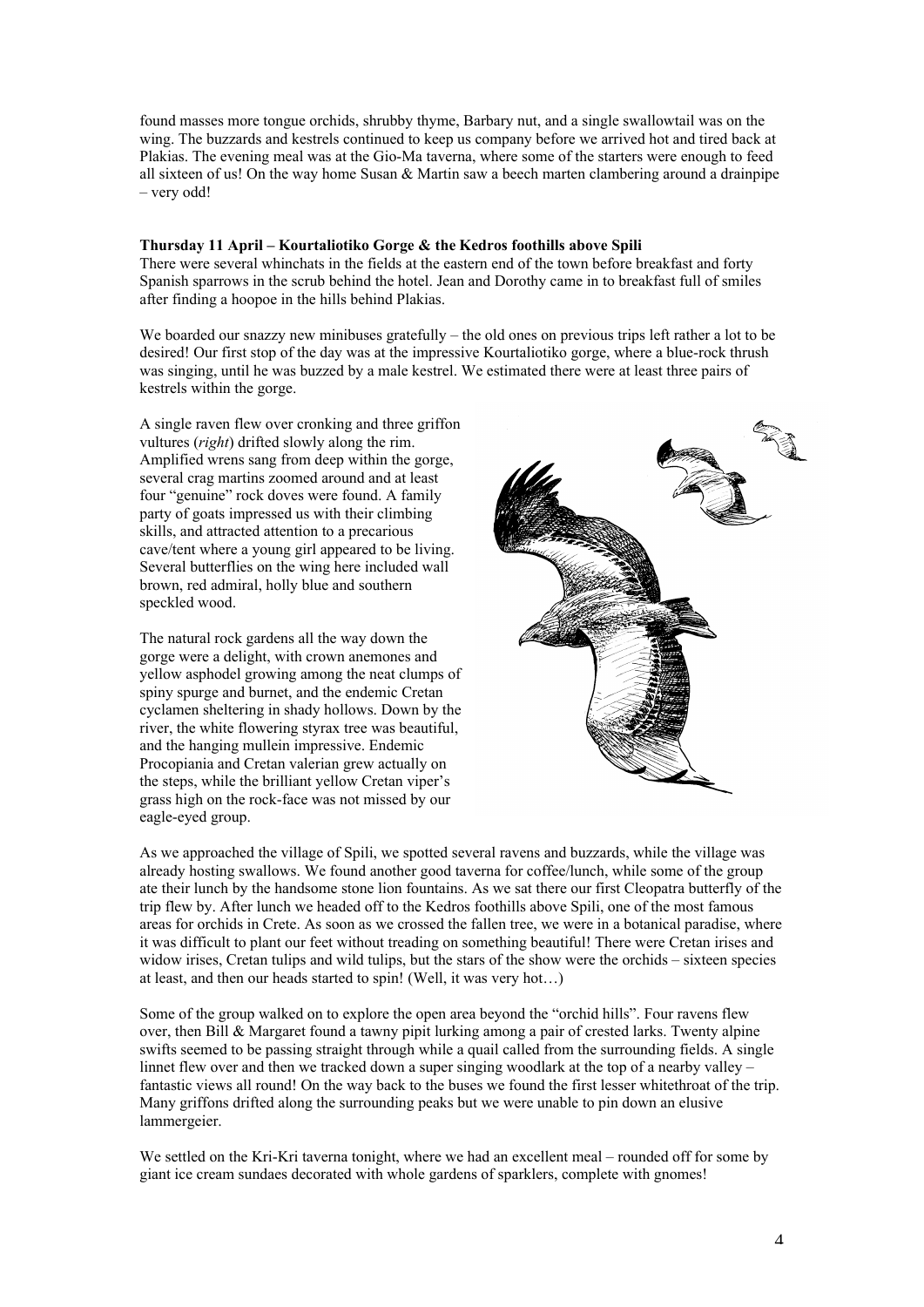# **Friday 12 April – Phaestos and Aghia Triada**

The pre-breakfast walk turned up the usual whinchat and a couple of wheatears, with the more unusual bonus of a male Montagu's harrier flying swiftly inland.

The long drive to Phaestos on the south coast took us through the Friday market in Timbaki and the amazing plastic greenhouse-covered Mesara plain. We arrived at the Minoan site in time for a wellearned coffee. The view from the coffee bar was quite stunning and we soon picked up 12 cattle egrets feeding in the fields below with, would you believe it, several cattle. After this we all went into the palace and several of us were fortunate enough to encounter a very knowledgeable teacher (from a girls' school in Kent) who abandoned her students and favoured us with a fascinating history lesson instead! She recommended Mary Renault's books very highly for a historically correct insight into the area and culture in Minoan times. "Bull from the Sea" would be the most relevant to Phaestos, she said, as well as "The King Must Die", "The Praise Singer", the Alexander trilogy and "Last of the Wine" – about the Peloponnese war. Phaestos is the greatest Minoan palace after Knossos, and it is quite aweinspiring, though we did regret finding a handy little pop-up guide after our visit rather than before. Alpine swifts hunted through the valley and both swallowtail and scarce swallowtail butterflies graced the ruins. The only down side was an official telling Bill and Rob that having the tripod up was "verboten" – oops, luckily we weren't spotting planes!

By this stage we were wilting in the heat, so we retired to the taverna for lunch, just as a great spotted cuckoo flashed by. Over lunch with the local cats, Peter discovered the only Queen of Spain fritillary butterfly of the trip. After this we strolled down the road to the summer palace of Aghia Triada, with Alan and Helen (the walkers) leading one group and the rest of us bringing up the rear. Birds were hard to find along this superb valley although a tawny pipit was seen briefly, two ravens flew over and a chukar partridge was heard. One of our few mammals, a hare, dashed off across the hillside! Flowers adorned the roadsides, setting off the gorgeous view down across peaceful almond groves to the sea. Masses of the endemic Cretan ebony vied with wild gladioli, the beautiful narrow-leaved bugloss and a grassy area thick with orchids (and orchid admirers!) We learned from the leader of the botany group that "The Flowers of Crete" by Marjorie Blamey and Christopher Grey-Wilson is just about to be published – well worth knowing for anyone planning a return trip.

As we approached Aghia Triada, a woodchat shrike perched up on the top of a bush, a flock of approximately 200 garganey flew into the Kolpos Messaras bay, c.100 alpine swifts bolted through and a superb red-footed falcon gave some of us just the briefest of views. Butterflies were chased and some caught along the road, including Bath white, Lulworth skipper and baton blue.

#### **Saturday 13 April –Georgioupoli Marsh, Lake Kournas, Ayia Reservoir**

The day dawned overcast with spots of rain, ideal for migrating birds to drop in. After breakfast we took the buses along to the eastern end of Plakias hoping for action and were not disappointed. Helen spotted a white blob on the far side of the bay, which turned turned out to be 46 little egrets perched up on the rocks. Closer inspection revealed two squacco herons with them. Three swallows then came in off the sea, a woodchat shrike hunted in the scrub and three yellow wagtails included one black-headed form of the race *feldegg.* As we were congratulating ourselves on our good fortune a huge flock of 270 glossy ibises circled the bay before moving off to the east. What a start to the day!

We then drove north through the Kotsifou gorge where we encountered a fierce rainstorm so declined to disembark. We moved on to the marsh at Georgioupoli where we met up with Doug Ireland and his party from Island Holidays. Here we saw several little grebes, a 'rare' immature mute swan and a Cetti's warbler, who obligingly showed himself to the whole group. Several stripe-necked terrapins were hauled out on the lakeside.

Our next destination was nearby Lake Kournas, where we all partook of the most sublime yogurt and honey. The taverna owner responded by bringing us a whole tray of raki, even though it was still morning! It seemed churlish to refuse, so a couple of people managed to force themselves. Meanwhile, a purple heron was spotted on the far side of the lake and duly positioned in the telescope. We then took a short walk along the edge of the lake and, in spite of very noisy Greek schoolchildren racing boats on the lake, managed to find 11 night herons drifting in to roost amongst the lakeside trees. On the way back to the buses we found a goat tied up in the hot sun and fetched her four litres of water, which she siphoned up in seconds.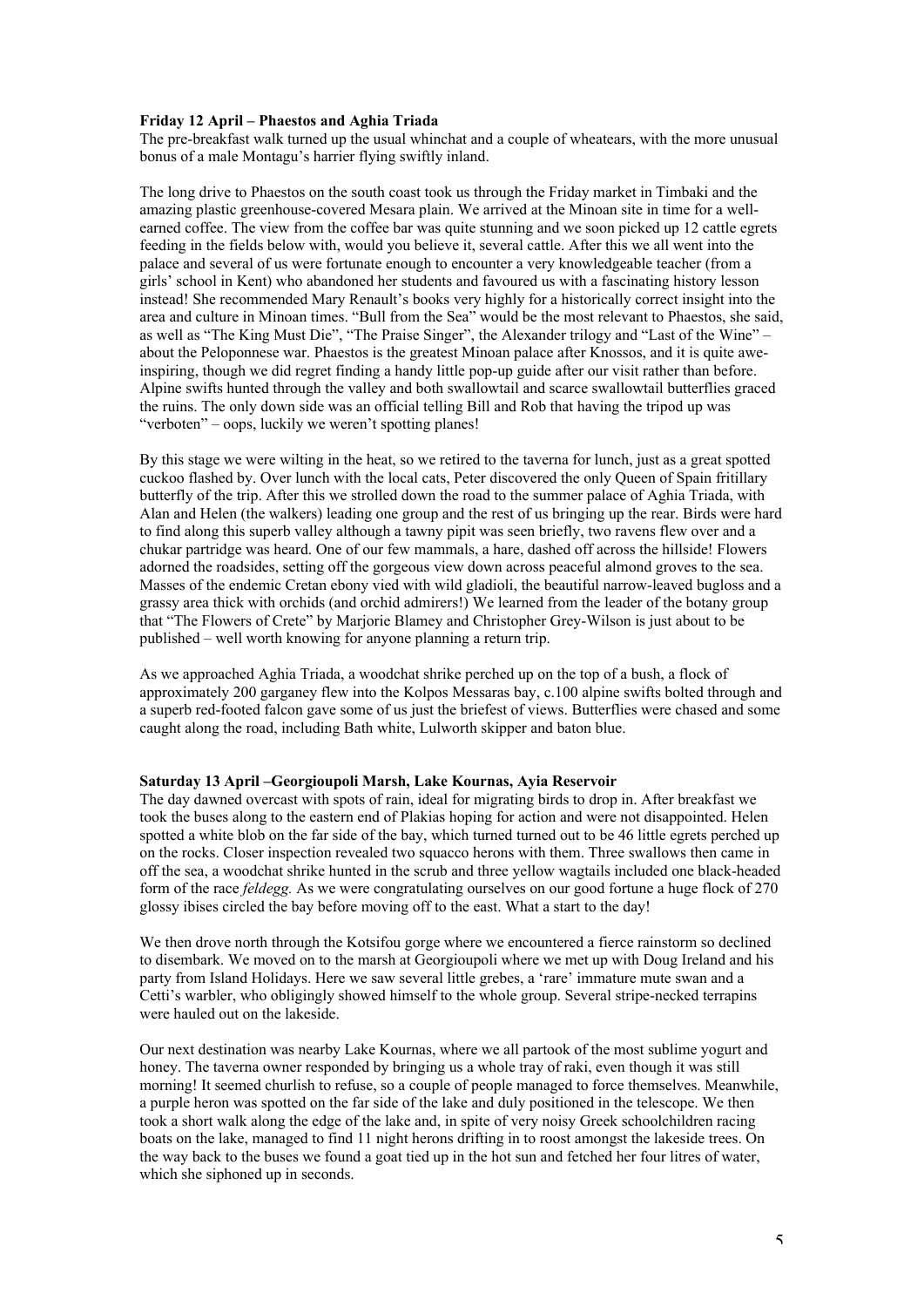After lunch on the lakeshore, getting quite involved in the rowing competition, we headed off towards Chania. On the motorway a maniac swerved across the road and almost crashed into the lead bus, but a cool head from our driver averted any problems – though it was quite traumatic for the bus behind! We dropped Derek off at the British war cemetery at Souda Bay, to fulfil a promise to his cousin to visit the grave of a young soldier from his home village.

As we pulled up at Ayia reservoir, where we met up with Doug and his group again, the scent of orange blossom was overwhelming. The reservoir is an artificial wetland but looks very natural with reedy fringes and scrub along three sides; we were able to watch from the dam although it was pretty hot on the concrete! Heaps of alpine & common swifts were feeding over the water and were later joined by two sand martins. Wildfowl were well represented, with a pair of pintail, five shoveler and three male mallards swimming amongst the masses of coots and little grebes. The wildfowl highlight was definitely the four ferruginous ducks, which appeared from one of the channels on the far side of the lake. At the far end of the dam several waders had dropped in and closer inspection revealed two splendid wood sandpipers and an unusual curlew sandpiper. As we were watching these up to six little crakes came out of the reeds and showed well to the whole group. A possible spotted crake could not be confirmed! This area continued to astound with several brown blobs on the far side of the lake turning out to be nine purple herons. A night heron then flew into the surrounding trees and two little egrets emerged from the lakeside vegetation.

Just when we thought it couldn't get any better the raptors arrived! First on the scene was an immature marsh harrier quartering the reeds, followed by two pale phase booted eagles directly overhead. As we were watching these superb raptors a massive brown shape loomed into view and was a very obvious golden eagle. As the first one was soaring quite low over the lake, it was joined by another – unbelievable! To cap it all a dark-phase booted eagle drifted in, and an osprey, which started fishing right in front of us, completed the excitement. Several of the group were heard to 'gibber' at this point! Needless to say, the large flock of yellow-legged gulls made themselves very scarce apart from one bird that remained on the lake to catch and kill an unfortunate moorhen! Turning round to listen to the very loud marsh frogs, we noticed the lovely clumps of French lavender and shrubby St. John's wort, with nesting Sardinian warblers. After all this we located a spotted flycatcher as we approached the buses, feeling very sorry for Derek for missing it all, as well as being kept waiting so long.

We drove into Rethimnon on the way home for a quick look (by bus!) round the Venetian fort. The ornithological excitement wasn't over yet, as 170 little egrets and 80 garganey flew into Plakias at dusk to spend the night in the safety of the bay. What an amazing day!



*Osprey, blackwinged stilt and little egret*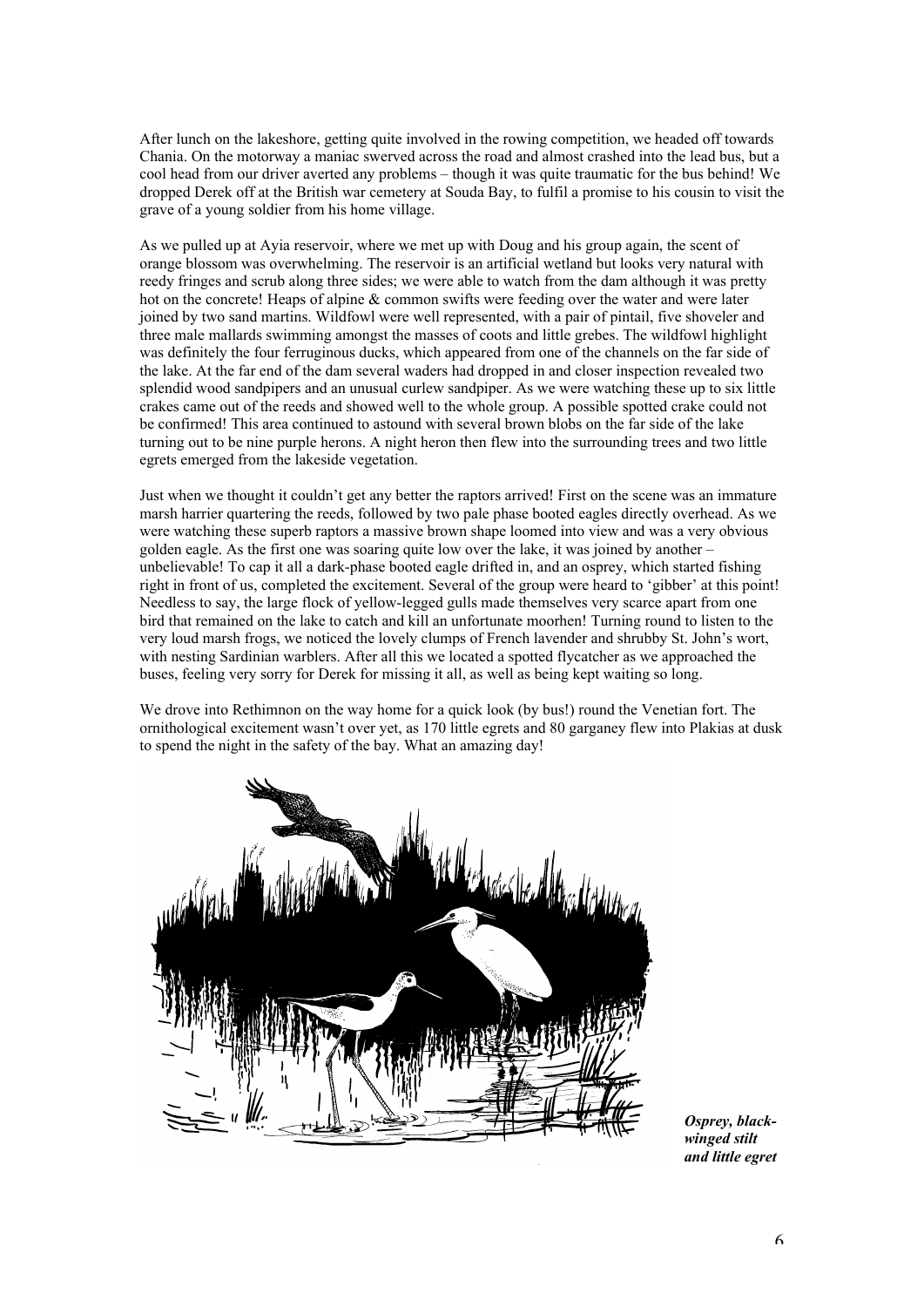## **Sunday 14 April – Moni Preveli and Plakias**

Back to normal conditions with another hot and sunny day. Before breakfast Bill located 60 sand martins over the town and a kingfisher along the front. After breakfast we headed off to Moni Preveli and on the way picked up a female marsh harrier soaring with a buzzard and two nightingales singing from the trees. We stopped off at the older monastery where we saw alpine swifts and house martins in the air, four ravens flying over cronking and a woodlark singing. This little valley and headland are a tranquil paradise, one of the loveliest parts of Crete.

We moved on to the main monastery and were greeted by a resplendent black-eared wheatear perched up on the rocks singing. After a coffee some of the group went into the monastery and were treated to an impromptu recital in the chapel from a visitor with an incredible baritone – very moving. We found a fabulous male collared flycatcher in the grounds below the monastery, and a female hunted with him from the olives. Corn buntings sang as we pottered down the track and a woodchat shrike, two spotted flycatchers a male pied flycatcher completed the picture. As we headed back towards the car park a playful party of ravens called and rolled across the sky, two turtle doves flew past and an Eleonora's falcon screamed into the valley before disappearing around the headland. Two crag martins flashed by, and Dorothy amazingly found a chukar partridge perched up on a rock.

By popular demand, we decided to have lunch at Mirthios again, where one of the taverna owners told us about the night herons in his garden by the old mill. As we enjoyed our briams and fresh orange juices, two red-rumped swallows (*pictured, right*) flew over and Dorothy found a singing blue rock thrush. I think we could have stayed there forever, gazing down over Plakias to the sparkling Libyan Sea.

We eventually tore ourselves away and meandered back to Plakias, where some of us lazed away the rest of the scorching afternoon. Many of the group walked along to the western end of Plakias and were rewarded with 12 squacco herons showing really well on rocks in the bay. Eighty of the little egrets were still there too! A white wagtail was also on the rocks and we estimated six singing Cetti's warblers in the hillside scrub. Susan, Martin, Dorothy and Peter elected to walk a little farther than the rest of us and were ecstatic to find six bee-eaters on telephone wires around the western headland.

#### **Monday 15 April – Frangokastello and Imbros Gorge**

The last full day of the trip and some foreboding as overnight rain and thunder continued on and off throughout the day**.** Before breakfast, a hoopoe was singing in the hills behind the hotel; this was probably the same bird that Dorothy and Jean had seen on the first day. After breakfast we headed off to the western end of Plakias to catch up with the six bee-eaters, who were exactly where they were the evening before.

Our next stop was on the edge of the Kotsifou gorge where we searched the scrub for Ruppell's warblers, albeit without success. However, we did find two splendid black-eared wheatears and a blue rock thrush. Two griffon vultures drifted over and a peregrine flashed across the sky. We drove down to the beach at Rodakino in the hope of seeing shearwaters out to sea but sadly there were no fishing boats in view and so we were unlucky. We did see 13 griffon vultures drifting along the mountain ridge and experienced a really eerie yellow light effect, thanks to heavy brown clouds filled with sand from the Sahara. There was an earthquake about that time too, Anne-Marie informed us on our return, but we didn't notice it!

Our main destination of the day was the fort at Frankocastello, the scene of a heroic fight by native Cretans against the occupying Turkish army. Just before we arrived there, we watched a distant raptor disappear behind the mountains, which some of us are still convinced was a lammergeier! While we deliberated, we admired some absolutely enormous (and smelly) dragon arums. Then, even more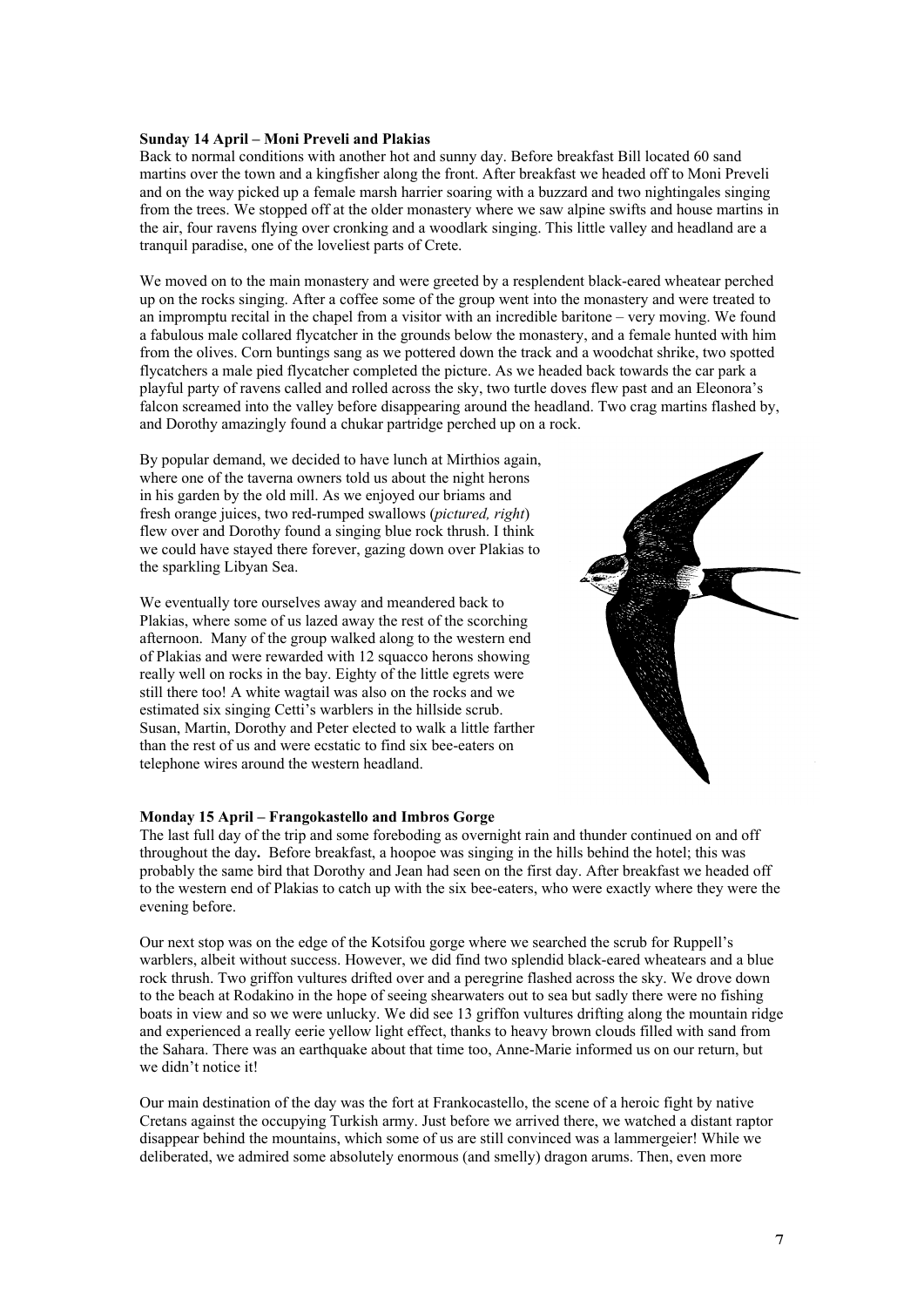frustratingly, a big eagle drifted by – undoubtedly a Bonelli's, but not accepted by the rarities committee, I'm afraid!

After coffee we explored the plain and immediately encountered another, really close up black-eared wheatear on the rocks. Swifts and alpine swifts wheeled overhead and both red-throated and tree pipits could be safely identified on call as they sped through. A black line coming from the west turned out to be a splendid flock of 21 glossy ibis who gave us all great views as they flew by. There was a weird and beautiful blue light on the water, which must have been phosphorescence – quite lovely. (Do hope the naked swimmers appreciated it!) We searched the open grassy plains and turned up at least six short-toed larks amongst a small flock of sheep. Another flock of sheep across the main access road held approximately 40 yellow wagtails although we were unable to split them down into races. Three birds on the telephone wires turned out to be turtle doves and as we walked back to towards the fort, 30 garganey and four shoveler flew west offshore. As we walked to our taverna along the beach another two glossy ibis flew low overhead, two purple herons drifted over and a kingfisher sped across an area of dry marsh.

After another excellent lunch we had a quick look round the empty shell of the fort, now filled with poppies and an attractive but poisonous white henbane. Our final destination was the top of the magnificent Imbros gorge. It takes 33 hairpin bends to drive up – congratulations to all for holding on to your stomachs! (and thanks to Pam for counting!) Unfortunately the cloud was still very low and the resident Bonelli's eagles could not be found. A woodlark was in song and a raven called from the ravine.

We stopped off in Mirthios to buy local honey, herbs and crafts to remember our holiday by. Our last meal was at the Sophia taverna where we enjoyed another excellent meal, and were treated to free puddings and Metaxa instead of raki – hooray!

# **Tuesday 16 April – homeward bound**

A very windy day, which made us appreciate just how lucky we had been with our weather. A look around the fields in Plakias yielded absolutely nothing, but it was still good to get a last feel of Crete before driving back to Heraklion. Unfortunately our plane "broke" – to quote the Monarch captain – and we had to endure a three-hour delay before finally boarding for Gatwick. Many of our group had onward connections to worry about and had to make a dash for it on arrival, so we didn't all manage to say our goodbyes properly, which was a great shame. Everyone had hit it off really well and it seemed as if we had known each other for ages. Thanks to you all for being such delightful company and making it such a thoroughly enjoyable and memorable week.

\* \* \* \* \* \* \* \* \* \* \*

# **BUTTERFLIES**

Swallowtail Scarce Swallowtail Eastern Festoon ( ssp.cretica ) Large White Small White Eastern Dappled White Clouded Yellow Cleopatra (*pictured, right*) Wood White Comma Painted Lady Red Admiral Cardinal Queen of Spain Fritillary Meadow Brown Southern Speckled Wood Wall Brown

Baton Blue Holly Blue Brown Argus Common Blue Lulworth Skipper Mallow Skipper Dingy Skipper

24 species

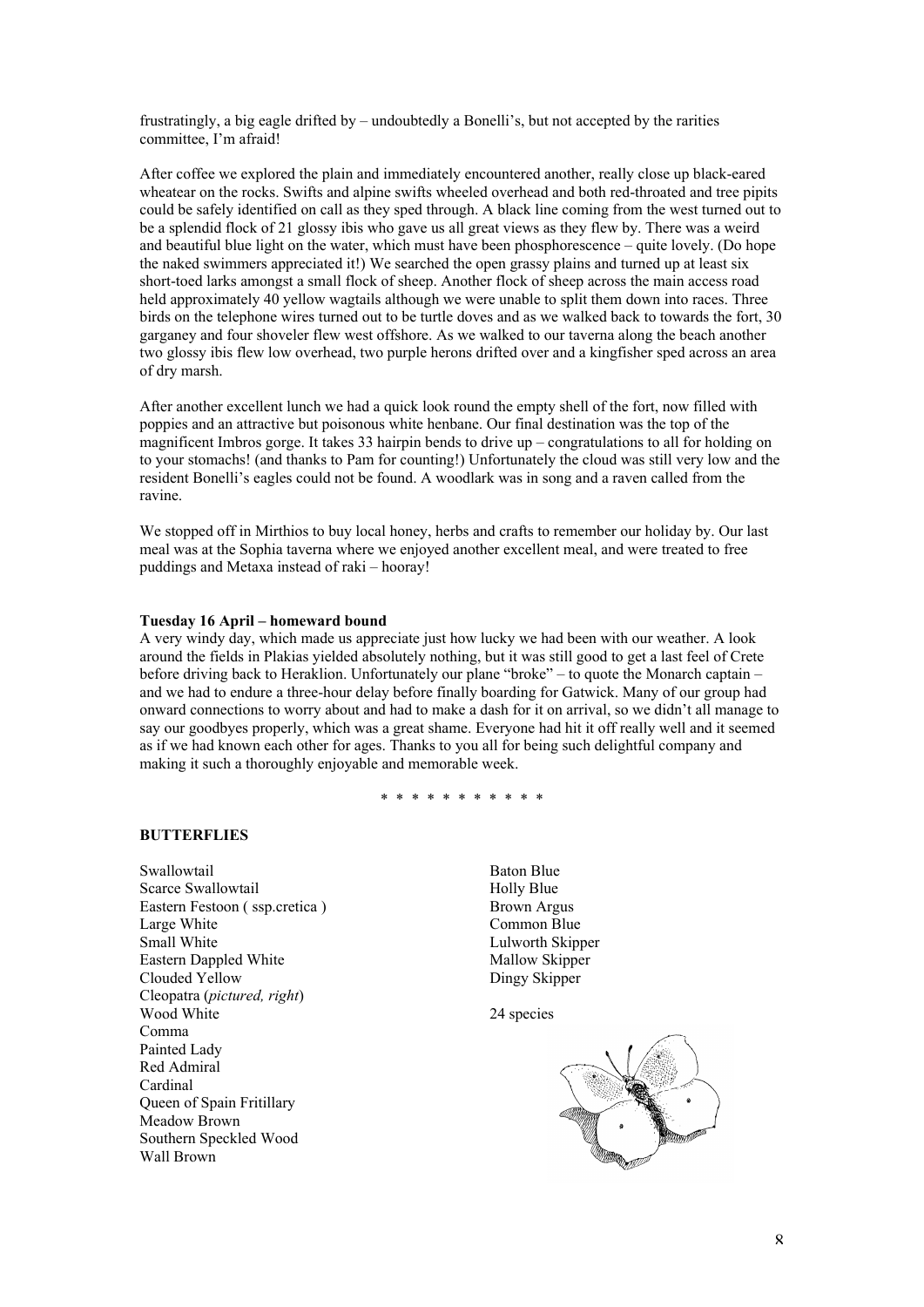# **BIRD LIST – CRETE April 9 – 16**

| <b>Little Grebe:</b>  | Good numbers at Ayia reservoir on the 13 <sup>th</sup> with four at Giorgiopouli marsh.                      |
|-----------------------|--------------------------------------------------------------------------------------------------------------|
| <b>Night Heron:</b>   | At least 11 at Lake Kornas on the 13 <sup>th</sup> and another at Ayia reservoir.                            |
| <b>Squacco Heron:</b> | Two at Plakias on the $13th$ with 12 at the west end of the town on the $14th$ .                             |
| <b>Cattle Egret:</b>  | On the $12th 12$ birds were with cattle in the olive groves at Phaestos.                                     |
| <b>Little Egret:</b>  | Peak numbers were at Plakias on the $13th$ with 46 there in the morning and 170 on                           |
|                       | the rocks in the harbour in the evening. 80 birds remained at Plakias on the 14 <sup>th</sup> .              |
| <b>Great White</b>    |                                                                                                              |
| Egret:                | One came in off the sea at Plakias on the 10 <sup>th</sup> .                                                 |
| <b>Grey Heron:</b>    | One at Plakias on the $12^{th}$ , two at Ayia reservoir on the $13^{th}$ and one on the way to               |
|                       | Moni Preveli on the 14 <sup>th</sup> .                                                                       |
| <b>Purple Heron:</b>  | One at Plakias on the $10^{th}$ , six there on the $12^{th}$ , one at Lake Kornas & nine at Ayia             |
|                       | reservoir on the 13 <sup>th</sup> then two at Frankocastello on the 15 <sup>th</sup> .                       |
| <b>Glossy Ibis:</b>   | 270 at Plakias on the 13 <sup>th</sup> and 23 at Frankocastello on the 15 <sup>th</sup> .                    |
| <b>Mute Swan:</b>     | One at Panormos on the $9th$ and one at Giorgiopouli Marsh on the 13 <sup>th</sup> .                         |
| Mallard:              | Three males were at Ayia reservoir on the 13 <sup>th</sup> .                                                 |
| Pintail:              | A pair were at Ayia reservoir on the $13th$ .                                                                |
| Garganey:             | 200 at Aghia Triada on the $12^{th}$ , 80 at Plakias on the $13^{th}$ and 30 at Frankocastello on            |
|                       | the $15th$ .                                                                                                 |
| Shoveler:             | Five at Ayia reservoir on the 13 <sup>th</sup> and four offshore at Frankocastello on the 15 <sup>th</sup> . |
| Ferruginous           |                                                                                                              |
| Duck:                 | Four at Ayia reservoir on the $13th$ .                                                                       |
| <b>Black Kite:</b>    | One on the way to Plakias on the 9 <sup>th</sup> .                                                           |
|                       | Griffon Vulture: Relatively common with peak counts at Spili and Rodakino.                                   |
|                       | <b>Marsh Harrier:</b> Three at Ayia reservoir on the $13th$ and one near Plakias on the $14th$ .             |
| Montagu's             |                                                                                                              |
| Harrier:              | One came in off the sea at Plakias on the $12th$ .                                                           |
| Common                |                                                                                                              |
| <b>Buzzard:</b>       | Widespread and common.                                                                                       |
| <b>Golden Eagle:</b>  | One at Kourtaliotiko gorge on the $11th$ and two at Ayia reservoir on the $13th$ .                           |
| <b>Booted Eagle:</b>  | Two pale-phase and one dark-phase bird at Ayia reservoir on the 13 <sup>th</sup> .                           |
| Osprey:               | One at Ayia reservoir on the $13th$ .                                                                        |
| <b>Kestrel:</b>       | Widespread and common.                                                                                       |
| <b>Red-footed</b>     |                                                                                                              |
| <b>Falcon:</b>        | One at Aghia Triada on the 12 <sup>th</sup> .                                                                |
| Eleonora's            |                                                                                                              |
| <b>Falcon:</b>        | One at Moni Preveli on the 13 <sup>th</sup> .                                                                |
| Peregrine:            | One at Plakias on the 13 <sup>th</sup> and one at Kotsiphos gorge on the 15 <sup>th</sup> .                  |
| Chukar:               | Recorded from Phaestos on the 12 <sup>th</sup> , two at Moni Preveli on the 14 <sup>th</sup> and Kotsiphos   |
|                       | gorge on the 15 <sup>th</sup> .                                                                              |
| Quail:                | Heard at Spili on the $11^{th}$ .                                                                            |
| <b>Little Crake:</b>  | A minimum of six at Ayia reservoir on the $13th$ .                                                           |
| Moorhen:              | Widespread and common at wetland sites.                                                                      |
| Coot:                 | Especially common at Ayia reservoir.                                                                         |
| <b>Black-winged</b>   |                                                                                                              |
| Stilt:                | Two at Ayia reservoir on the $13th$ .                                                                        |
| Curlew                |                                                                                                              |
| Sandpiper:            | One at Ayia reservoir on the 13 <sup>th</sup> .                                                              |
| Marsh                 |                                                                                                              |
| Sandpiper:            | One came in off the sea at Plakias on the 10 <sup>th</sup> .                                                 |
| Wood                  |                                                                                                              |
| Sandpiper:            | Two at Ayia reservoir on the $13th$ .                                                                        |
| Common                |                                                                                                              |
| Sandpiper:            | Singles at Plakias on the $10^{th}$ , $12^{th}$ & $15^{th}$ .                                                |
| <b>Yellow-legged</b>  |                                                                                                              |
| Gull:                 | Widespread and common.                                                                                       |
| <b>Rock Dove:</b>     | 10 at the Kourtaliotiko Gorge on the 11 <sup>th</sup> .                                                      |
| Woodpigeon:           | Singles on three dates.                                                                                      |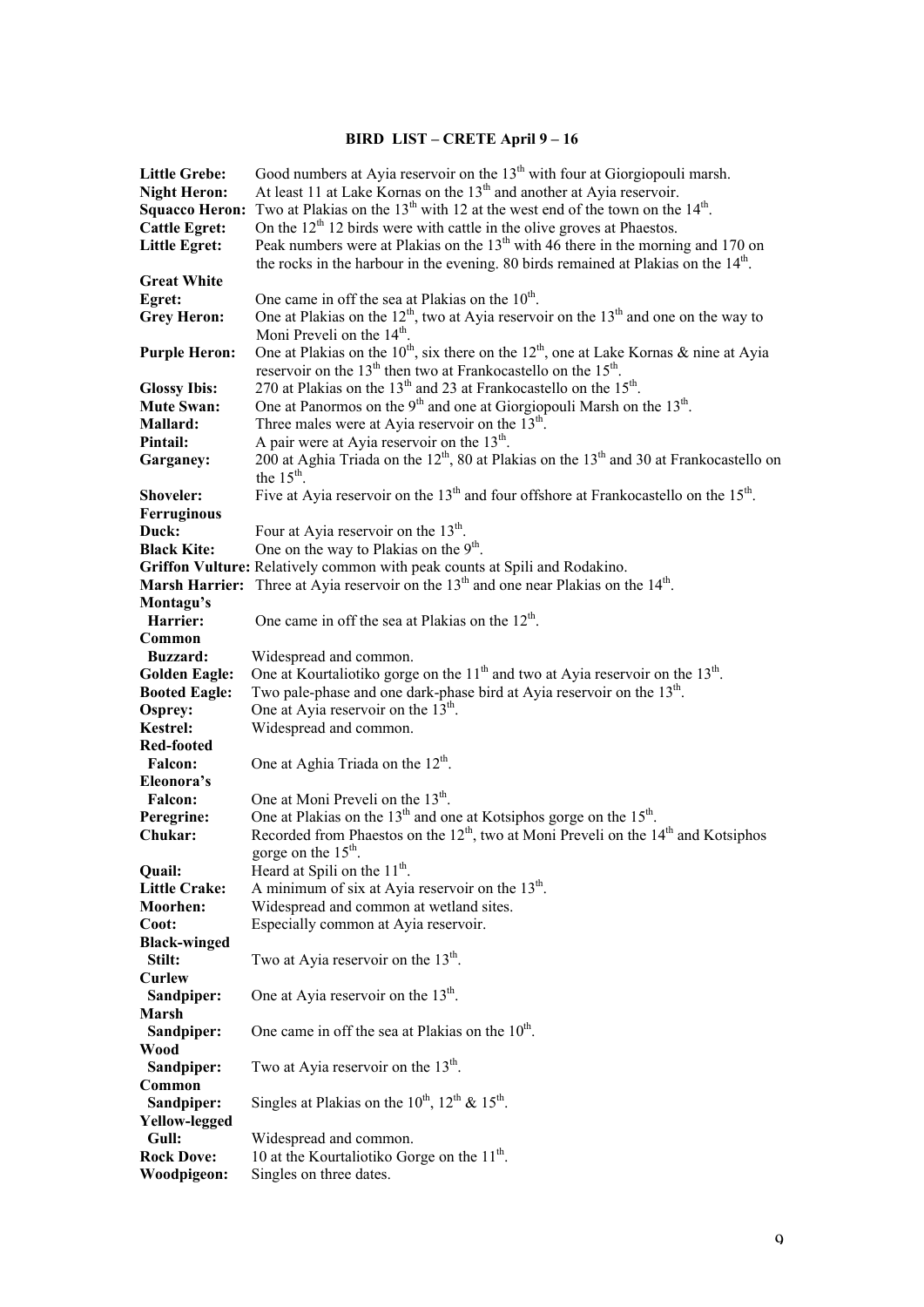| <b>Collared Dove:</b> | Widespread and relatively common.                                                                                          |
|-----------------------|----------------------------------------------------------------------------------------------------------------------------|
| <b>Turtle Dove:</b>   | Peak of three at Frankocastello on 15 <sup>th</sup> .                                                                      |
| Great-spotted         |                                                                                                                            |
| Cuckoo:               | One at Phaestos on the 12 <sup>th</sup> .                                                                                  |
| Swift:                | Widespread and quite common.                                                                                               |
| <b>Alpine Swift:</b>  | Widespread and common with peak count of 200 at Phaestos on 12 <sup>th</sup> .                                             |
| Kingfisher:           | One at Plakias on the $14^{th}$ & $16^{th}$ plus Frankocastello on the $15^{th}$ .                                         |
| Bee-eater:            | Six at Plakias on $14^{\text{th}}$ & $15^{\text{th}}$ .                                                                    |
| Hoopoe:               | More often heard than seen but four on the $12th$ .                                                                        |
| <b>Crested Lark:</b>  | Widespread and common.                                                                                                     |
| Woodlark:             | Recorded at Spili on the $11th$ , Moni Preveli on the $14th$ and Imbros Gorge on the $15th$ .                              |
| <b>Sand Martin:</b>   | Peak of 100 at Plakias on the 14 <sup>th</sup> .                                                                           |
| <b>Crag Martin:</b>   | Widespread and common in the mountainous areas.                                                                            |
| <b>Swallow:</b>       | Widespread and common.                                                                                                     |
| Red-rumped            |                                                                                                                            |
| Swallow:              | Two at Myrthios on the $14th$ .                                                                                            |
| <b>House Martin:</b>  | Just one at Moni Preveli on the $14th$ & two at Frankocastello on the $15th$ .                                             |
| <b>Tawny Pipit:</b>   | Singles at Spili on the $11th$ and Phaestos on the $12th$ .                                                                |
| <b>Tree Pipit:</b>    | Minimum of six at Frankocastello on the 15 <sup>th</sup> .                                                                 |
| Red-throated          |                                                                                                                            |
| Pipit:                | Minimum of five at Frankocastello on the 15 <sup>th</sup> .                                                                |
|                       | Yellow Wagtail: Peak of 40 at Frankocastello on the 15 <sup>th</sup> .                                                     |
|                       | White Wagtail: Relatively common.                                                                                          |
| Wren:                 | Two at Kourtaliotiko Gorge on the 11 <sup>th</sup> .                                                                       |
| Nightingale:          | Occasional birds heard singing.                                                                                            |
| Whinchat:             | Peak of four at Plakias on the 10 <sup>th</sup> .                                                                          |
| <b>Stonechat:</b>     | Widespread and common.                                                                                                     |
| Wheatear:             | Peak of three at Plakias on the 12 <sup>th</sup> .                                                                         |
| <b>Black-eared</b>    |                                                                                                                            |
| Wheatear:             | Two at Moni Preveli on the 14 <sup>th</sup> and two at Frankocastello on the 15 <sup>th</sup> .                            |
| <b>Blue-rock</b>      |                                                                                                                            |
| Thrush:               | Recorded from several locations.                                                                                           |
| <b>Blackbird:</b>     | Widespread and common.                                                                                                     |
| <b>Song Thrush:</b>   | One at Plakias on the 10 <sup>th</sup> .                                                                                   |
|                       | Mistle Thrush: One at Plakias on the 10 <sup>th</sup> .                                                                    |
|                       | Cetti's Warbler: Widespread and common, peak of 11 singing males between Plakias and Myrthios on<br>the $10^{\text{th}}$ . |
|                       |                                                                                                                            |
|                       | Reed Warbler: Heard at Ayia reservoir on the 13 <sup>th</sup> .                                                            |
| <b>Subalpine</b>      | One at Plakias on the 10 <sup>th</sup> .                                                                                   |
| Warbler:<br>Sardinian |                                                                                                                            |
| Warbler:              | Widespread and common.                                                                                                     |
| Lesser                |                                                                                                                            |
| Whitethroat:          | Singles at Spili on the $11th$ and Moni Preveli on the $14th$ .                                                            |
| Whitethroat:          | One at Plakias on the $10^{th}$ .                                                                                          |
|                       | Wood Warbler: Recorded at Plakias, Spili and Moni Preveli.                                                                 |
| <b>Spotted</b>        |                                                                                                                            |
| <b>Plycatcher:</b>    | Singles at Ayia reservoir on the $13th$ and Moni Preveli on the $14th$ .                                                   |
| <b>Collared</b>       |                                                                                                                            |
| <b>Flycatcher:</b>    | Pair at Moni Preveli on the 14 <sup>th</sup> .                                                                             |
|                       | Pied Flycatcher: One at Moni Preveli on the 14 <sup>th</sup> .                                                             |
| <b>Blue Tit:</b>      | Widespread and common.                                                                                                     |
| <b>Great Tit:</b>     | Widespread and common.                                                                                                     |
| Woodchat              |                                                                                                                            |
| <b>Shrike:</b>        | Widespread but uncommon. Two at Plakias on the 9 <sup>th</sup> .                                                           |
| Jackdaw:              | Seen from the bus on the way to Plakias.                                                                                   |
| <b>Hooded Crow:</b>   | Widespread and common.                                                                                                     |
| Raven:                | Widespread and common with 10 seen on the 11 <sup>th</sup> .                                                               |
|                       | House Sparrow: One at Plakias on the 10 <sup>th</sup> .                                                                    |
|                       | Italian Sparrow: Widespread and common.                                                                                    |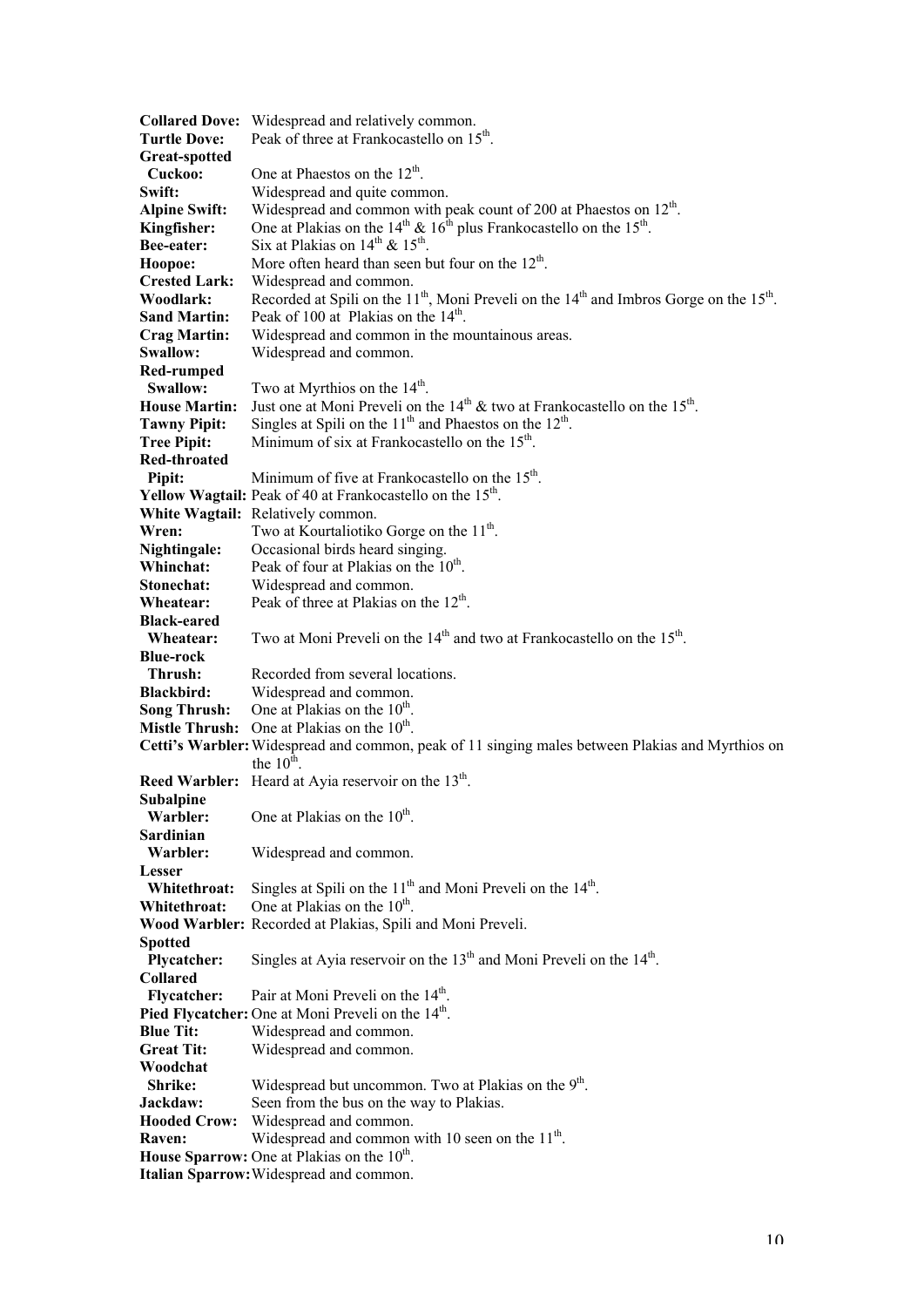**Spanish Sparrow:** 40 at Plakias on the  $11<sup>th</sup>$  & 80 on the  $13<sup>th</sup>$ . **Chaffinch:** Widespread and common. **Greenfinch:** Widespread and common. **Goldfinch:** Widespread and common. **Linnet:** Six at Spili on the 11<sup>th</sup> and two at Frankocastello on the 15<sup>th</sup>. **Cirl Bunting:** One near Rethymnon on the 13<sup>th</sup>. **Corn Bunting:** Widespread and common.



*glossy ibis*

# **HONEYGUIDE WILDLIFE HOLIDAYS CRETE 9-16 APRIL 2002 PLANT LIST**

The following list comprises the more obvious plants seen and identified during the week. **Key and nomenclature:** Latin names of plants follows those used in *Flora of the Cretan Area* (Turland et al 1993), any alternative names as used in Mediterranean Wild Flowers (Blamey & Grey-Wilson 1993) follow in brackets.

\* Endemic to Crete

# Introduced and not native to Crete and cultivated or planted species

# **1 SPERMATOPHYTES**

# **i) Gymnosperms**

*Cupressaceae -* **Cypress Family**

*Cupressus sempervirens forma. horizontalis* Cypress *C. sempervirens forma. sempervirens* Funeral Cypress

*Pinaceae –* **Pines** #*Araucaria araucana* Norfolk Island pine (widely planted)

**ii) Angiosperms**

# **a) Dicotyledons**

*Aizoaceae -* **Aizoon Family** *# Carpobrotus edulis var. rubescens* Hottentot Fig

*Anacardiaceae* **- Pistacio Family** *Pistacia lentiscus* Mastic Tree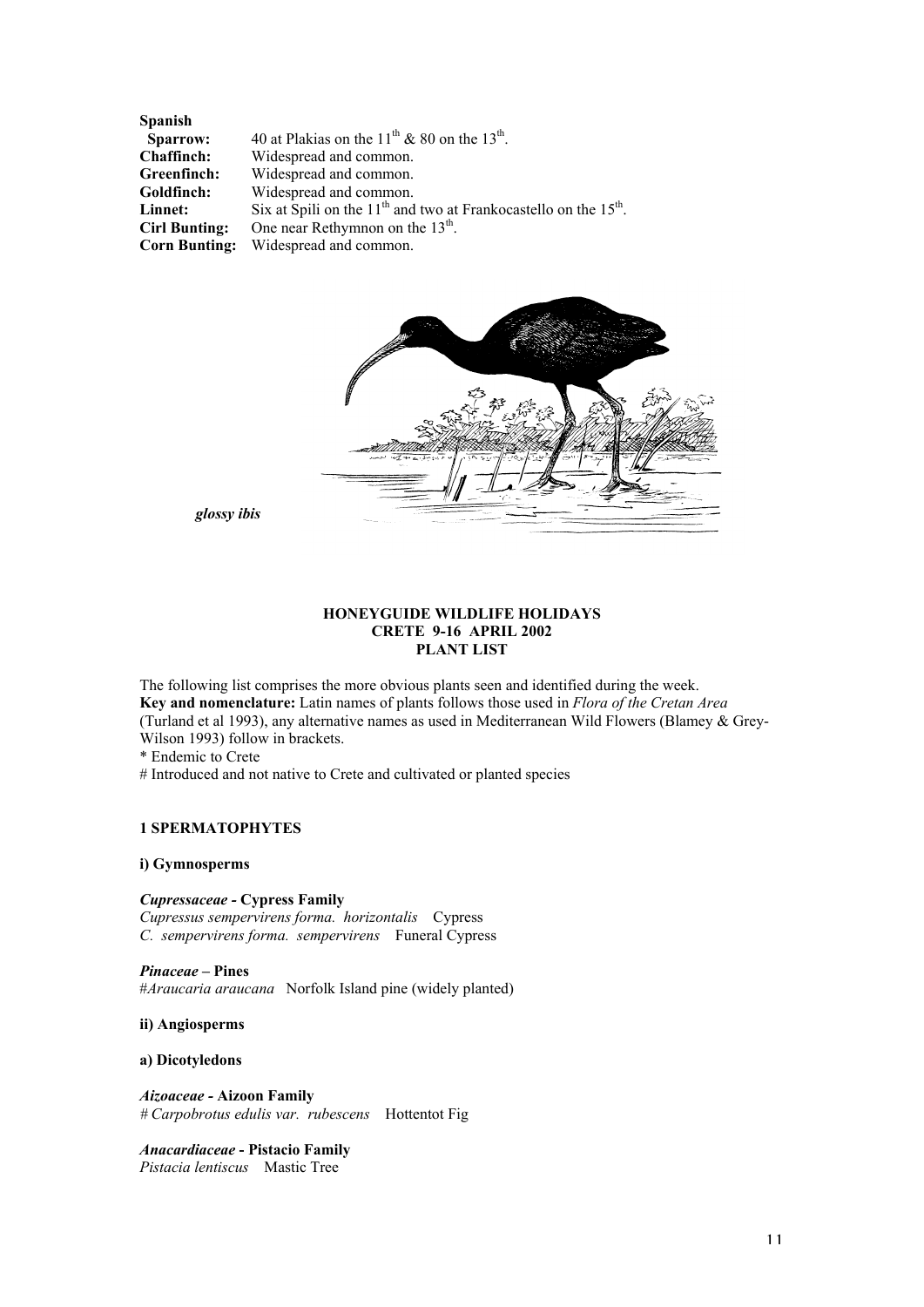#### *Apocynaceae -* **Oleander Family**

*Nerium oleander subsp. oleander* Oleander

#### *Boraginaceae* **- Borage Family**

*Anchusa italica (A. azurea)* Large Blue Alkanet *Borago officinalis* Borage *Cerinthe major* Honeywort *Cynoglossum creticum* Blue Hound's Tongue *Echium angustifolium* Narrow-leaved Bugloss *Echium italicum subsp. biebersteinii* Pale Bugloss *Echium plantagineum* Purple Viper's Bugloss *Onosma erecta* Golden Drops *\* Symphytum creticum (Procopiania cretica)* Procopiania

*Cactaceae* **- Cactus Family**

*# Opuntia ficus-barbarica (O. ficus-indica)* Prickly Pear

# *Campanulaceae* **- Bellflower Family**

*\* Petromarula pinnata* Cretan Wall Lettuce

# *Caprifoliaceae -* **Honeysuckle Family**

*# Sambucus nigra* Elderflower *# Lonicera periclymenum* Honeysuckle

# *Caryophyallaceae* **- Pink Family**

*Petrorhagia velutina (Kohlrauschia velutina) Silene bellidifolia Silene colorata subsp colorata*

#### *Cistaceae* **- Rockrose Family**

*Cistus creticus* Cretan Cistus *Cistus salvifolius* Sage-Leaved Cistus

# *Compositae* **- Daisy Family**

*Anthemis chia* Mayweed *Anthemis rigida subsp. rigida* Rayless Chamomile *Astericus aquaticus (A.maritimus)* Yellow sea aster *Asteriscus spinosa (Pallensis spinosa) Bellis annua* Annual daisy *Helichrysum stoechas* Curry Plant *Calendula arvensis* Field Marigold *Calendula suffruticosa* Marigold *Chrysanthemum coronarium var.coronarium* Crown Daisy *C. coronarium var. discolor* Crown Daisy *Galactites tomentosa* Mediterranean Thistle *Scorzonera cretica* Cretan vipers grass *Phagnalon graecum (P. rupestre)* Shrubby Cudweed *Tragopogon sinuatus (T. porrifolius)* Wild Salsify *Reichardia tingitana* Reichardia

# *Convolvulaceae* **- Bindweed Family**

*Convolvulus althaeoides* Mallow-leaved Bindweed *Cuscuta epithymum* Dodder

*Crassulaceae* **- Stonecrop Family** *Umbilicus parviflorus* Small-Flowered Navelwort

# *Cruciferaceae* **- Cress Family**

*Cakile maritima* Sea Rocket *Capsella bursa-pastoralis* Shepherd's purse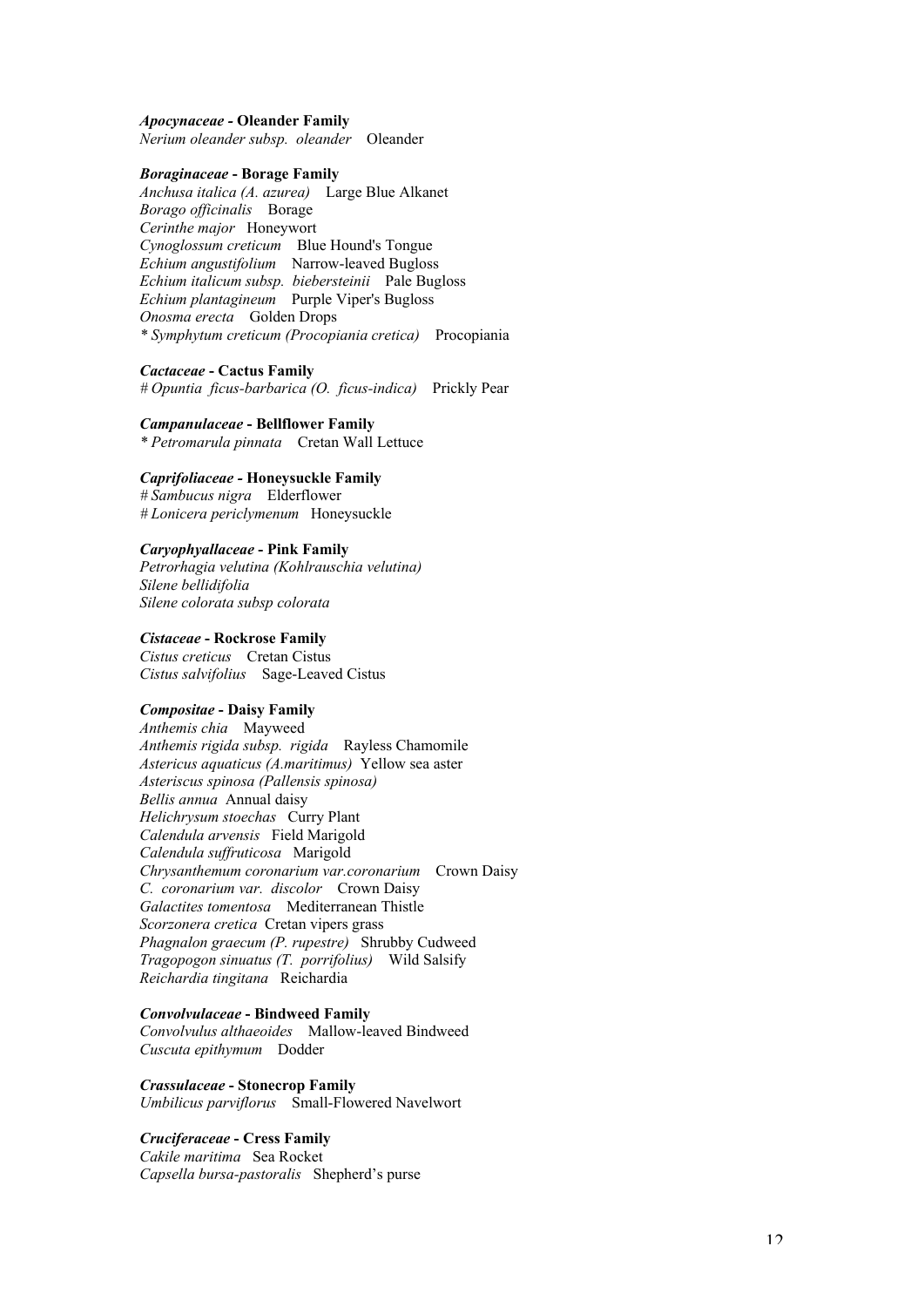*\*Ricotia cretica* Ricotia *Sinapsis arvensis* Charlock

*Dioscoraceae* **- Yam Family**

*Tamus communis* Black Bryony

# *Euphorbiaceae* **- Spurge Family**

*Euphorbia acanthothamnos* Greek Spiny Spurge *Euphorbia characias* Mediterranean Spurge *Euphorbia helioscopia* Sun Spurge *# Ricinus communis* Castor Oil Plant

## *Geraniaceae* **- Geranium Family**

*Geranium dissectum* Cut-leaved Cranebill *Geranium molle* Dovesfoot cranesbill *Geranium purpureum* Little robin *Geranium rotundifolium* Round-leaved Crane's-Bill

# *Guttiferae -* **Hypericum Family**

*Hypericum empetrifolium subsp. empetrifolium* Shrubby St. John's Wort

## *Labiatae* **- Mint Family**

*Lavandula stoechas* French Lavender *Coridothymus capitatus (Thymus capitatus)* Shrubby Thyme *Phlomis fruticosa* Jerusalem Sage *Salvia fruticosa* Three-Leaved Sage *\* Scutellaria sieberi* A Skullcap (like shrimp plant)

# *Leguminosae* **- Pea Family**

*# Acacia spp* Mimosa *Bituminaria bituminosa (Psoralea bituminosa)* Pitch Trefoil *Calicotome villosa* Hairy Thorny Broom *Anthyllis hermanniae* (spiny broom-like bush) *Cercis siliquastrum* Judas tree *Ceratonia siliqua* Carob Tree *Coronilla cretica* Cretan Crown Vetch *\* Ebenus creticus* Shrubby Sainfoin (Cretan ebony) *Lupinus micranthus* Hairy Lupin *Medicago arabica* Spotted Medick *Medicago marina* Sea Medick *Medicago orbicularis* Large Disk Medick *Onobrychis caput-gallii* A Cockscomb sainfoin *Robina pseudacacia* False acacia *Spartium junceum* Spanish Broom *Tetragonolobus purpureus* Asparagus Pea *Trifolium campestre* Hop trefoil *Trifolium stellatum* Star Clover *Trifolium uniflorum* One-Flowered Clover *Tripodion tetraphyllum (Anthyllis tetraphyllum)* Bladder Vetch *Vicia hybrida* Hairy Yellow Vetchling *Vicia sepium* Bush vetch

#### *Linacea -* **Flax Family**

*Linum bienne* Pale Flax

# *Malvaceae* **- Mallow Family**

*Lavatera cretica* Lesser Tree Mallow *Malva sylvestris* Common Mallow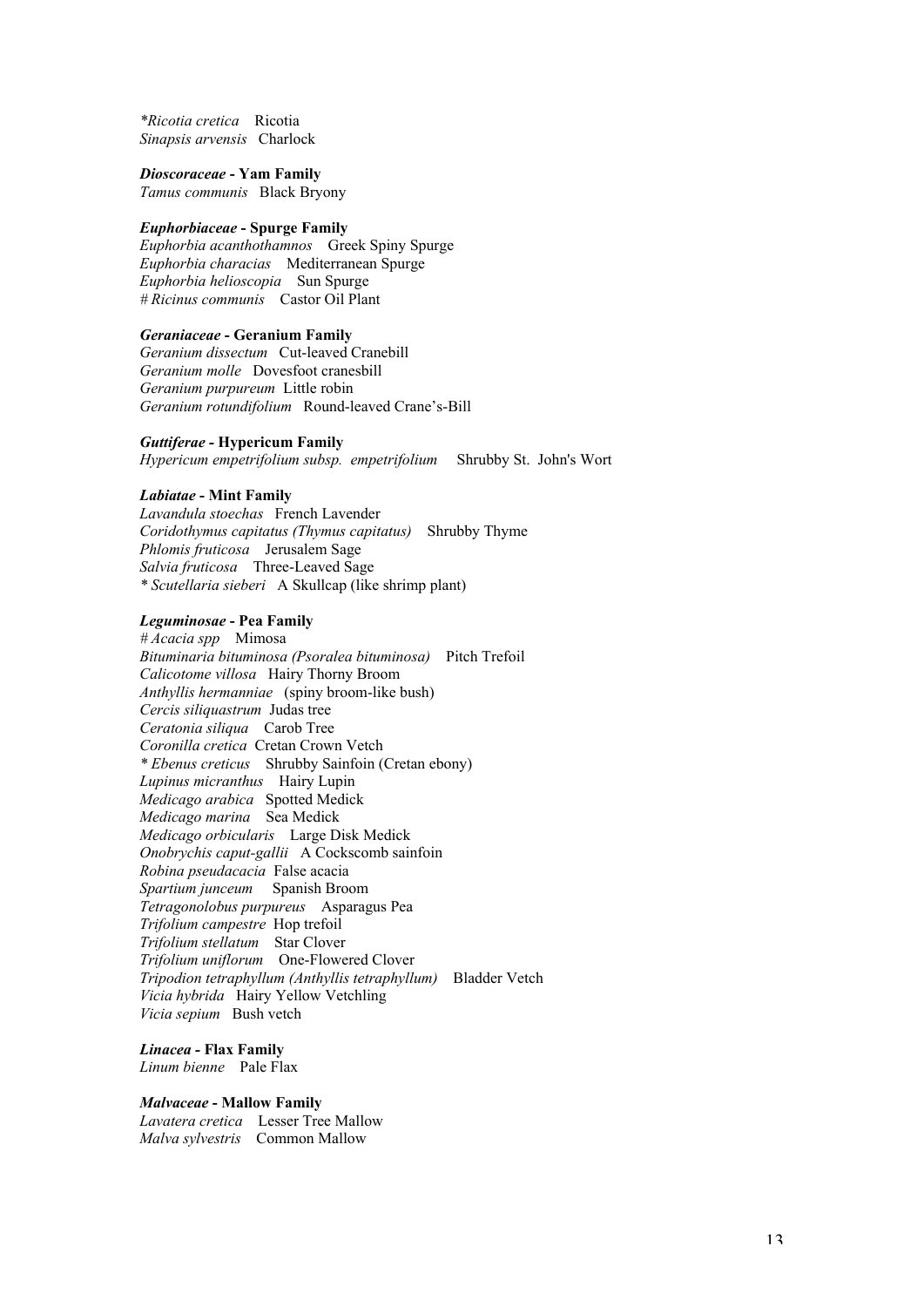*Moraceae -* **Fig Family** *Ficus carica* Fig

*Myrtaceae -* **Myrtle Family** *Myrtus communis subsp communis* Common Myrtle

*Oleaceae* **- Olive Family** *Olea europaea subsp. europaea* Olive

*Orobanchaceae* **- Broomrape Family** *Orobanche ramosa* Branched Broomrape

*Oxalidaceae* **- Sorrel Family** *# Oxalis pes-caprae* Bermuda Buttercup

*Papaveraceae -* **Poppy Family** *Glaucium flavum* Yellow-Horned Poppy *Papaver rhoeas* Common Poppy #*Papaver somniferum* Opium poppy

*Platanaceae* **- Plane Tree Family** *Platanus orientalis* Oriental Plane

*Polygalaceae* **- Milkwort Family** *Polygala venulosa* Eastern Milkwort

*Primulaceae* **- Primrose Family** *Anagallis arvensis* Scarlet Pimpernel (Scarlet and blue forms) *\*Cyclamen creticum* Cretan Cyclamen

# *Ranunculaceae* **- Buttercup Family**

*Anemone coronaria* Crown Anemone *Anemone hortensis ssp. heldreichii Ranunculus asiaticus* Turban Buttercup

*Resedaceae* **- Mignonette Family** *Reseda lutea* Wild Mignonette

#### *Rosaceae* **- Rose Family**

*Rubus sanctus* Bramble *Sarcopterium spinosum* Spiny Burnet

*Rutaceae -* **Rue Family** *# Citrus limon* Lemon *# Citrus sinensis* Orange

# *Scrophulariaceae* **- Figwort Family**

*Bellardia trixago* Bellardia *Linaria pelisseriana* Jersey Toadflax *Parentucellia viscosa* Yellow Bartsia *Parentucellia latifolia Scrophularia lucida* Shining Figwort *\* Verbascum arcturus* Hanging Mullein *Verbascum sinuatum* Sinuous Mullein

*Solanaceae* **- Potato Family** *Hyoscyamus albus* White Henbane

*Styracaceae* **- Storax Family** *Styrax officinalis* Storax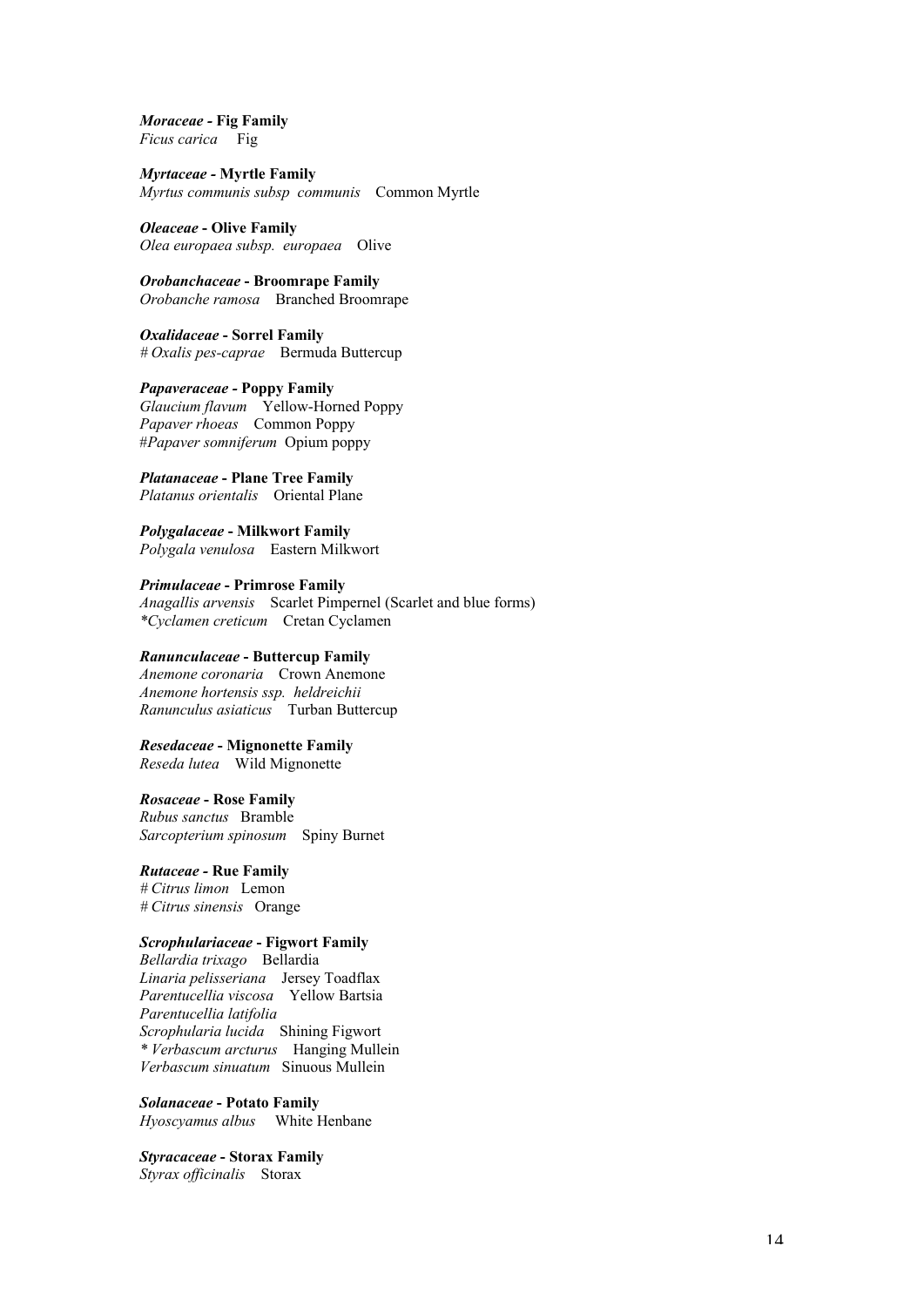*Tamaricaceae* **- Tamarix Family** *Tamarix smyrnensis* Tamarisk

*Thymelaeaceae* **- Daphne Family** *Daphne sericia* Daphne

*Umbelliferae* **- Carrot Family** *Bupleurum gracile* A Thorow Wax (Spili) *Smyrnium olusatrum* Alexanders *Scandix pecten-veneris* Shepherd's Needle *Daucus carota* Wild Carrot *Eryngium creticum* Cretan Eryngo *Ferula communis subsp. communis* Giant Fennel *Foeniculum vulgare* Fennel *Tordylium apulum* Mediterranean Hartwort (equally 2-lobed petals)

*Urticaceae -* **Nettle Family** *Urtica pilulifera* Roman Nettle

*Valerianaceae* **- Valerian Family** *\*Valeriana asarifolia* Cretan Valerian *Valeriana rubra* Red Valerian (white form)

*Verbenaceae* **- Verbena Family** *Verbena officinalis* Vervain

*Vitaceae* **- Vine Family** *Vitus vinifera subsp. vinifera* Grape Vine **b) Monocotyledons**

*Agavaceae* **- Agave Family** *# Agave americana* Century Plant

*Amaryllidaceae -* **Daffodil Family** *Pancratium maritimum* Sea Daffodil (leaves only)

*Araceae* **- Arum Family** *Arisarum vulgare* Friars Cowl *Arum creticum* Cretan Arum *Dranunculus vulgaris* Dragon Arum

*Graminaceae* **- Grass Family** *Arundo donax* Giant Reed *Briza maxima* Giant Quaking Grass *Lagurus ovatus* Hare's-tail *Phragmites australis* Reed

*Iridaceae* **- Iris Family** *Gladiolus italicus* Field Gladiolus *Gynandriris sisyrinchium* Barbary Nut *Hermodactylus tuberosus* Widow Iris *\* Iris unguicularis ssp. cretensis* Cretan Iris

*Liliaceae* **- Lily Family** *Allium commutataum* Wild Leek *Allium roseum* Rosy Garlic *Asphodeline lutea* Yellow Asphodel *Asphodelus aestivus* Common Asphodel *Drimia maritima (Urginea maritima)* Sea Squill (leaves only)